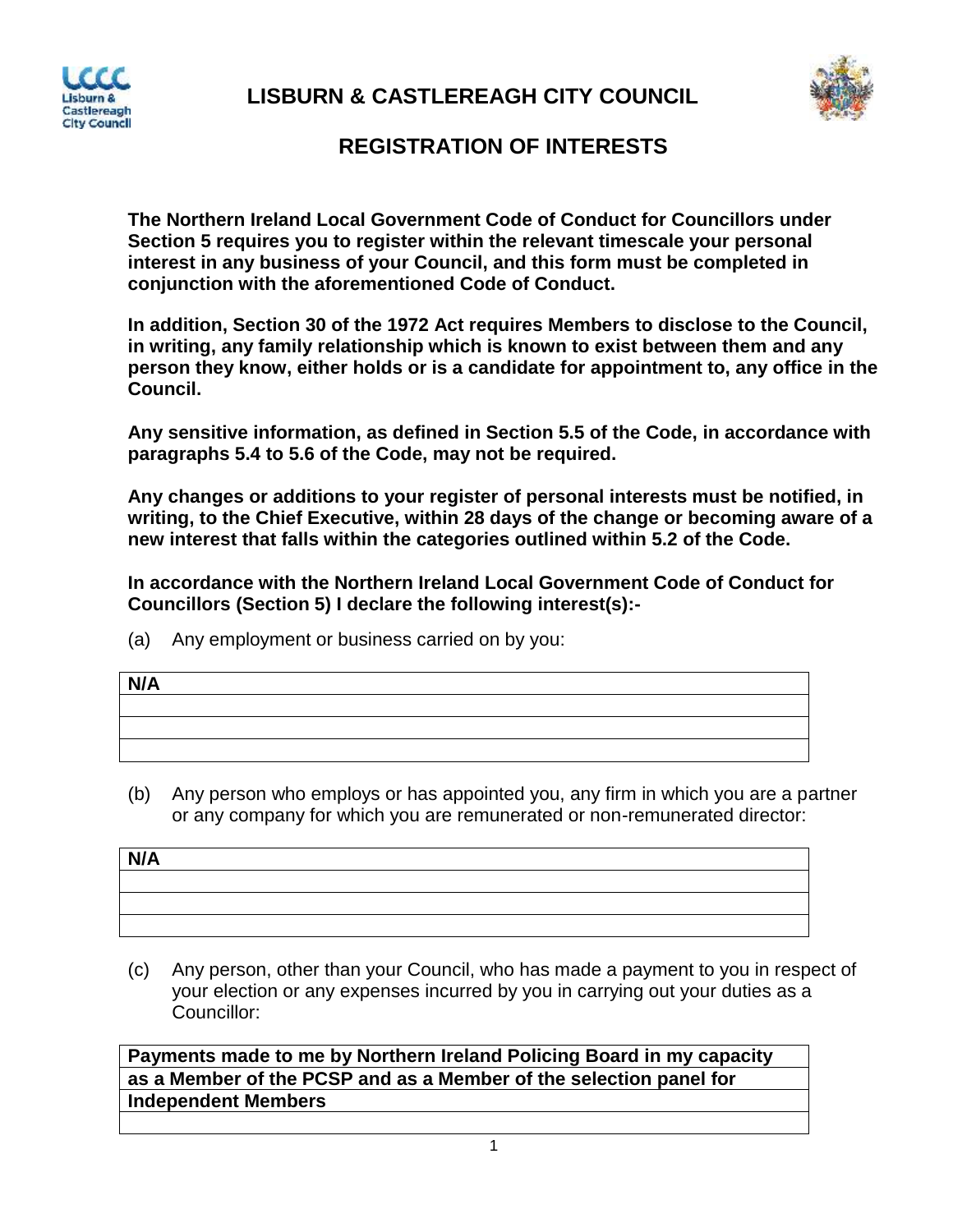(d) Any corporate body which has a place of business or land within your Council's district, and in which you have a beneficial interest in a class of securities of that body that exceeds the nominal value of £25,000 or one hundredth of the total issued share capital of that body:

| N/A |  |  |
|-----|--|--|
|     |  |  |
|     |  |  |
|     |  |  |

(e) Any contract for goods, services or works made between your Council and you or a firm in which you are a partner, an unincorporated body (ie Industrial & Provident Society), a company of which you are a remunerated director, or a body of the description specified in sub-paragraph (d) above:

| N/A |  |  |  |
|-----|--|--|--|
|     |  |  |  |
|     |  |  |  |
|     |  |  |  |
|     |  |  |  |

(f) Any land in which you have a beneficial interest and which is within your Council's district:

| N/A |  |
|-----|--|
|     |  |
|     |  |
|     |  |

(g) Any land where the landlord is your Council and the tenant is a firm in which you are a partner, a company of which you are a remunerated director, or a body of the description specified in sub-paragraph (d) above:

| N/A |  |  |
|-----|--|--|
|     |  |  |
|     |  |  |
|     |  |  |
|     |  |  |

(h) Any body to which you have been elected, appointed or nominated by your Council:

**Member of Policing & Community Safety Partnership Member of Development Committee in LCCC Member of Leisure & Community Development Committee in LCCC**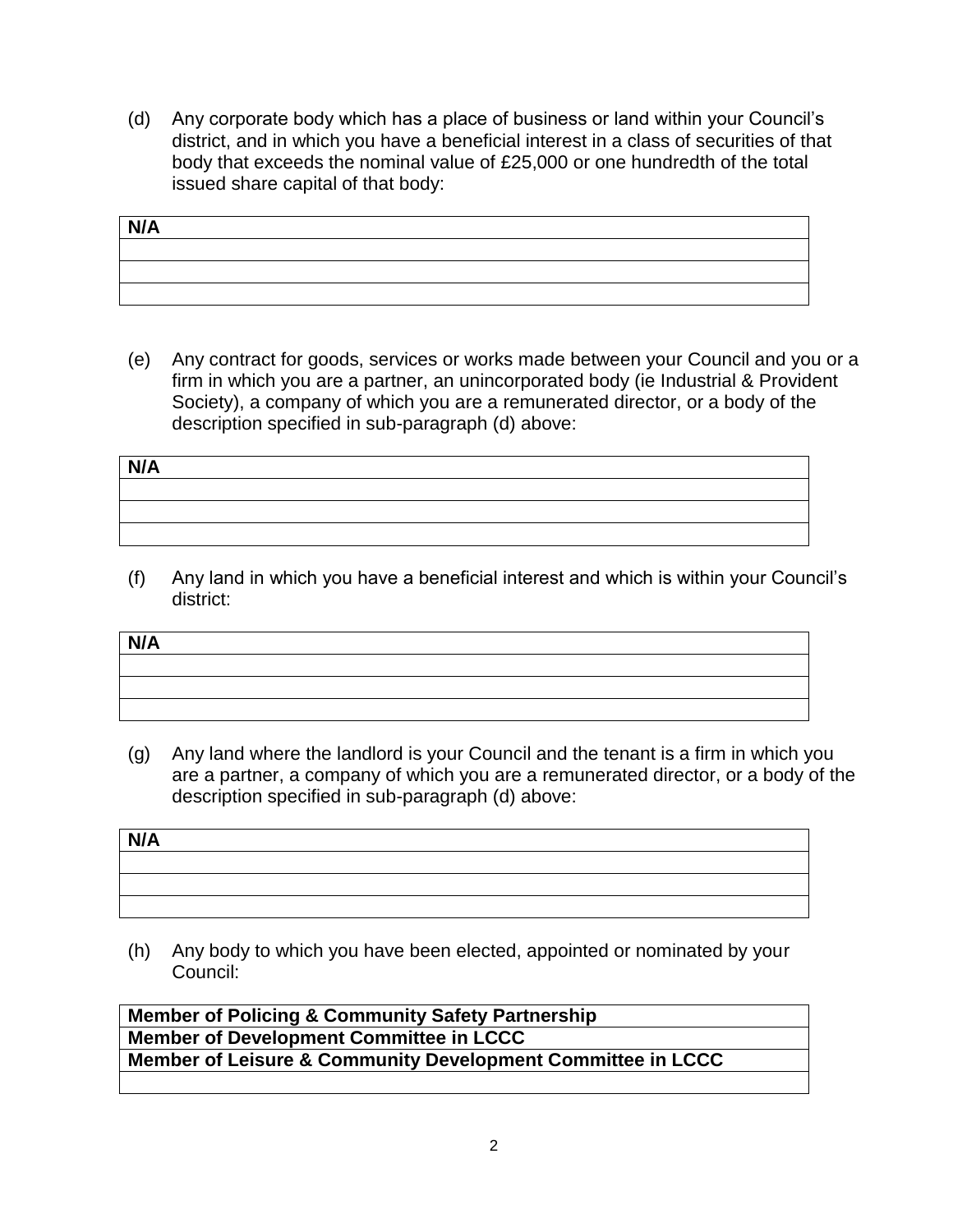(i) Any relevant family relationship\* known to exist between you and any person you know, either holds or is a candidate for appointment to any office in the Council.

| N/A |  |  |
|-----|--|--|
|     |  |  |
|     |  |  |
|     |  |  |

## **\*Family relationships deemed as follows:- Parent, Brother/Sister, Son/Daughter, Uncle/Aunt, Nephew/Niece, Grandparent, grandchild, foster child, foster parent, dependent.**

 $(i)$  Any:-

(aa) public authority or body exercising functions of a public nature in which you have membership or hold a position of general control or management:

| N/A |  |
|-----|--|
|     |  |
|     |  |
|     |  |

(bb) company, industrial and provident society, charity, or body directed to charitable purposes in which you have membership or hold a position of general control or management:

**I attend meetings of the Carryduff Regeneration Forum** 

(cc) body whose principal purposes include the influence of public opinion or policy in which you have membership or hold a position of general control or management:

| N/A |  |  |
|-----|--|--|
|     |  |  |
|     |  |  |
|     |  |  |

(dd) trade union or professional association in which you have membership or hold a position of general control or management:

| N/A |  |  |  |
|-----|--|--|--|
|     |  |  |  |
|     |  |  |  |
|     |  |  |  |